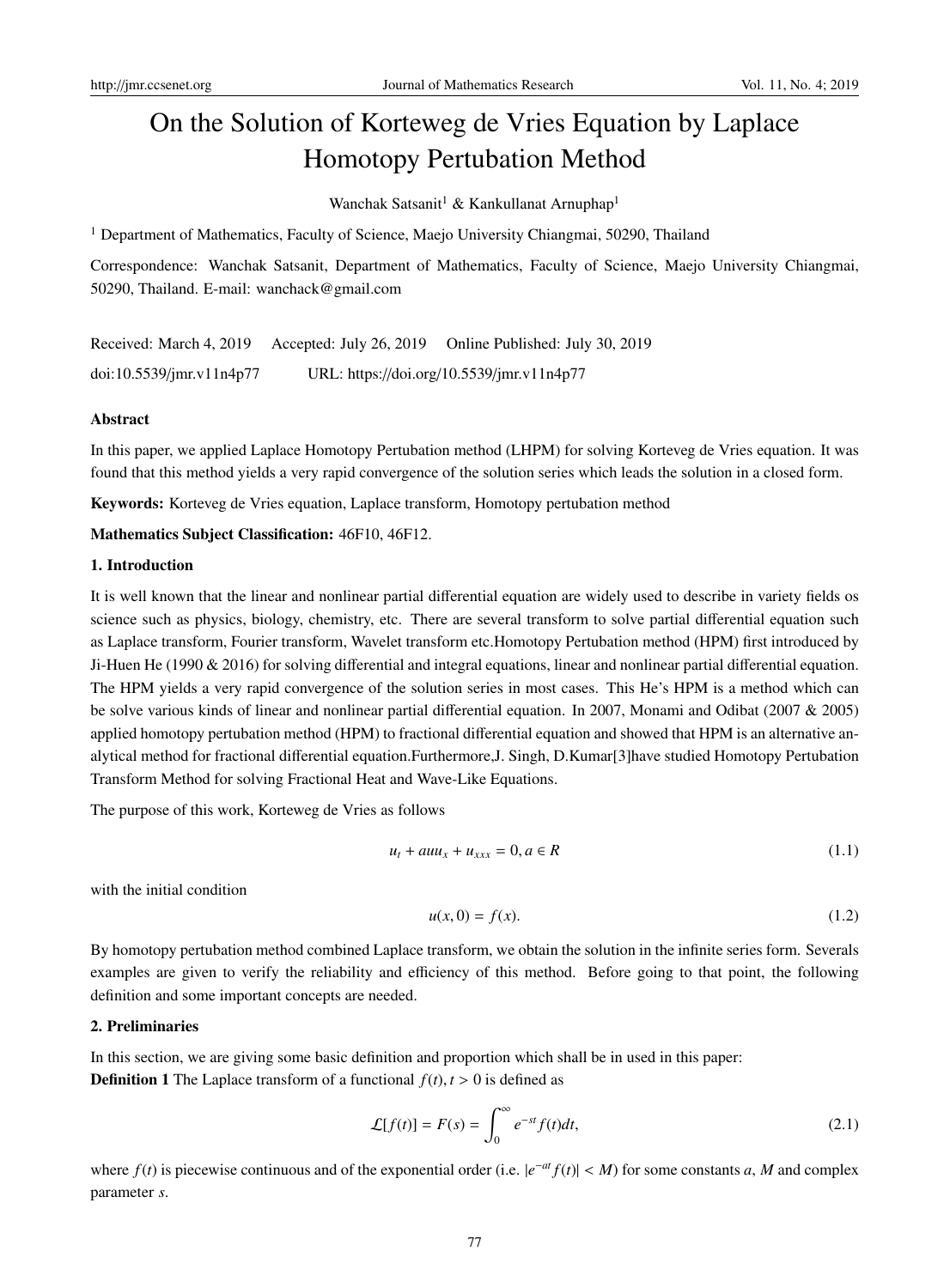Definition 2 The Laplace transform of the derivative is given by the following form

$$
\mathcal{L}[Df(t)] = s^n \mathcal{L}[f(t)] - \sum_{r=0}^{n-1} s^{n-r-1} f^{(r)}(0+)
$$
\n(2.2)

#### Homotopy Perturbation Method

Consider the following general nonlinear differential equation:

$$
Lu + Nu = g(x, t),\tag{2.3}
$$

with initial conditions

$$
u(x,0) = k_1 , u_t(x,0) = k_1
$$
 (2.4)

where *u* is a function of *x* and *t* and  $c_1$ ,  $c_2$  are constants or functions of *x*, and *L* and *N* are the linear and nonlinear operators respectively.

According to HPM, we construct a homotopy which satisfies the following relation

$$
H(u, p) = (1 - p)[Lu - Lu_0] + p[Lu + Nu - g(x, t)] = 0
$$
\n(2.5)

where  $p \in [0, 1]$  is an embedding parameter and  $u_0$  is an arbitrary initial approximation satisfing the given initial conditions. When we put  $p = 0$  and  $p = 1$  in Eq. (2.5), we obtain

$$
H(u,0) = Lu - Lu_0 = 0
$$
\n(2.6)

and

$$
H(u, 1) = Lu + Nu - g(x, t) = 0
$$
\n(2.7)

In HPM, the solution of Eq. (2.5) is expressed as

$$
u(x,t) = u_0(x,t) + pu_1(x,t) + p^2 u_2(x,t) + \dots
$$
\n(2.8)

Hence, the approximate solution of Eq.  $(2.3)$  can be expressed as a series of the powers of  $p$ , i.e.

$$
u(x,t) = \lim_{p \to 1} \left( u_0(x,t) + pu_1(x,t) + p^2 u_2(x,t) + \dots \right) \tag{2.9}
$$

$$
= u_0(x,t) + u_1(x,t) + u_2(x,t) + \dots \tag{2.10}
$$

#### Laplace Homotopy Perturbation Method (LHPM)

To illustrate the basic idea of this method, we consider a general nonlinear nonhomogeneous partial differential equation with the initial conditions of the form:

$$
D_t u(x, t) + R u(x, t) + N u(x, t) = gu(x, t),
$$
\n(2.11)

$$
u(x,0) = h(x), u_t(x,0) = f(x),
$$
\n(2.12)

where  $D_t u(x, t)$  is the second order linear differential equation, R is the linear differential operator of less order than  $D$ ,  $N$ represents the general nonlinear differential operator and  $g(x, t)$  is the source term. Taking the Laplace transform (denoted in this paper by *L*) on both sides of (2.11), we get

$$
\mathcal{L}[D_t u(x,t)] + \mathcal{L}[Ru(x,t)] + \mathcal{L}[Nu(x,t)] = \mathcal{L}[gu(x,t)] \qquad (2.13)
$$

Using the property of the Laplace transform, we have

$$
\mathcal{L}[u(x,t)] = \frac{h(x)}{s} + \frac{f(x)}{s^2} + \frac{1}{s^n} \mathcal{L}[gu(x,t)] - \frac{1}{s^n} \mathcal{L}[Ru(x,t)] - \frac{1}{s^n} \mathcal{L}[Nu(x,t)] \tag{2.14}
$$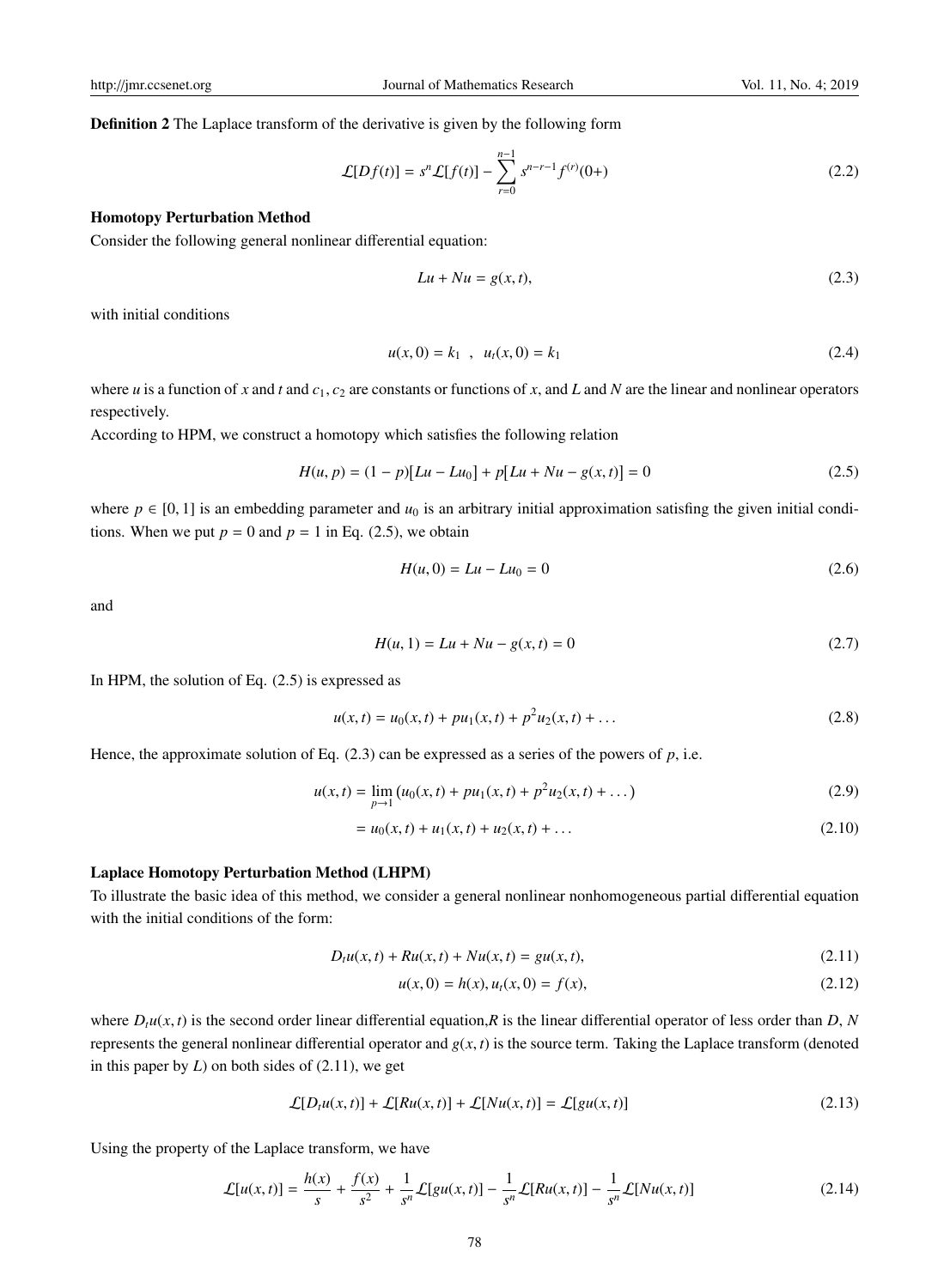Operating with the Laplace inverse on both sides of (2.11), we get

$$
u(x,t) = G(x,t) - \mathcal{L}^{-1} \left[ \frac{1}{s^n} \mathcal{L}[Ru(x,t) + Nu(x,t)] \right],
$$
 (2.15)

where  $G(x, t)$  represents the term arising form source term and the prescribed initial condition. Now we apply the LHPM

$$
u(x,t) = \sum_{n=0}^{\infty} p^n u_n(x,t)
$$
 (2.16)

and the nonlinear term can be decomposed as

$$
N(u) = \sum_{n=0}^{\infty} p^n H_n(u) \tag{2.17}
$$

for some He's polynomials  $H_n(u)$  that are given by

$$
H_n(u_0, u_1, ..., u_n) = \frac{1}{n!} \frac{d^n}{dp^n} \Big[ N \Big( \sum_{i=0}^{\infty} p^i u_i(x, t) \Big) \Big]_{p=0}; n = 0, 1, 2, ... \tag{2.18}
$$

The first few components He's are given by

$$
H_0 = N(u_0)
$$
  
\n
$$
H_1 = u_1 N'(u_0)
$$
  
\n
$$
H_2 = u_2 N'(u_0) + \frac{1}{2} u_1^2 N''(u_0)
$$
  
\n
$$
H_3 = u_3 N'(u_0) + u_1 u_2 N''(u_0) \frac{u_1^3}{3!} N^{(3)}(u_0)
$$
  
\n
$$
\vdots
$$

We apply homotopy pertubation method in  $(2.15)$ , we obtain

$$
\sum_{n=0}^{\infty} p^n u_n(x,t) = G(x,t) - p \Big( \mathcal{L}^{-1} \Big[ \frac{1}{s^n} \mathcal{L} \Big[ R \sum_{n=0}^{\infty} p^n u_n(x,t) + N \sum_{n=0}^{\infty} p^n u_n(x,t) \Big] \Big].
$$
 (2.19)

We compare the coefficients of like powers of *p*, the following approximations are obtained.

$$
p^{0}: u_{0}(x, t) = G(x, t)
$$
\n
$$
p^{1}: u_{1}(x, t) = -\mathcal{L}^{-1} \Big[ \frac{1}{s^{n}} \mathcal{L} \Big[ Ru_{0}(x, t) - H_{0}(u) \Big] \Big]
$$
\n
$$
p^{2}: u_{2}(x, t) = -\mathcal{L}^{-1} \Big[ \frac{1}{s^{n}} \mathcal{L} \Big[ Ru_{1}(x, t) - H_{1}(u) \Big] \Big]
$$
\n
$$
p^{3}: u_{3}(x, t) = -\mathcal{L}^{-1} \Big[ \frac{1}{s^{n}} \mathcal{L} \Big[ Ru_{2}(x, t) - H_{2}(u) \Big] \Big]
$$
\n
$$
\vdots
$$

Finally, we approximate the analytical solution  $u(x, t)$  by truncated series

$$
u(x,t) = \lim_{N \to \infty} \sum_{n=0}^{N} u_n(x,t)
$$
 (2.20)

## 3. Examples

To illustrate the basic idea of this method, we consider a general Korteweg De Vries(KDV) equation with the initial conditions.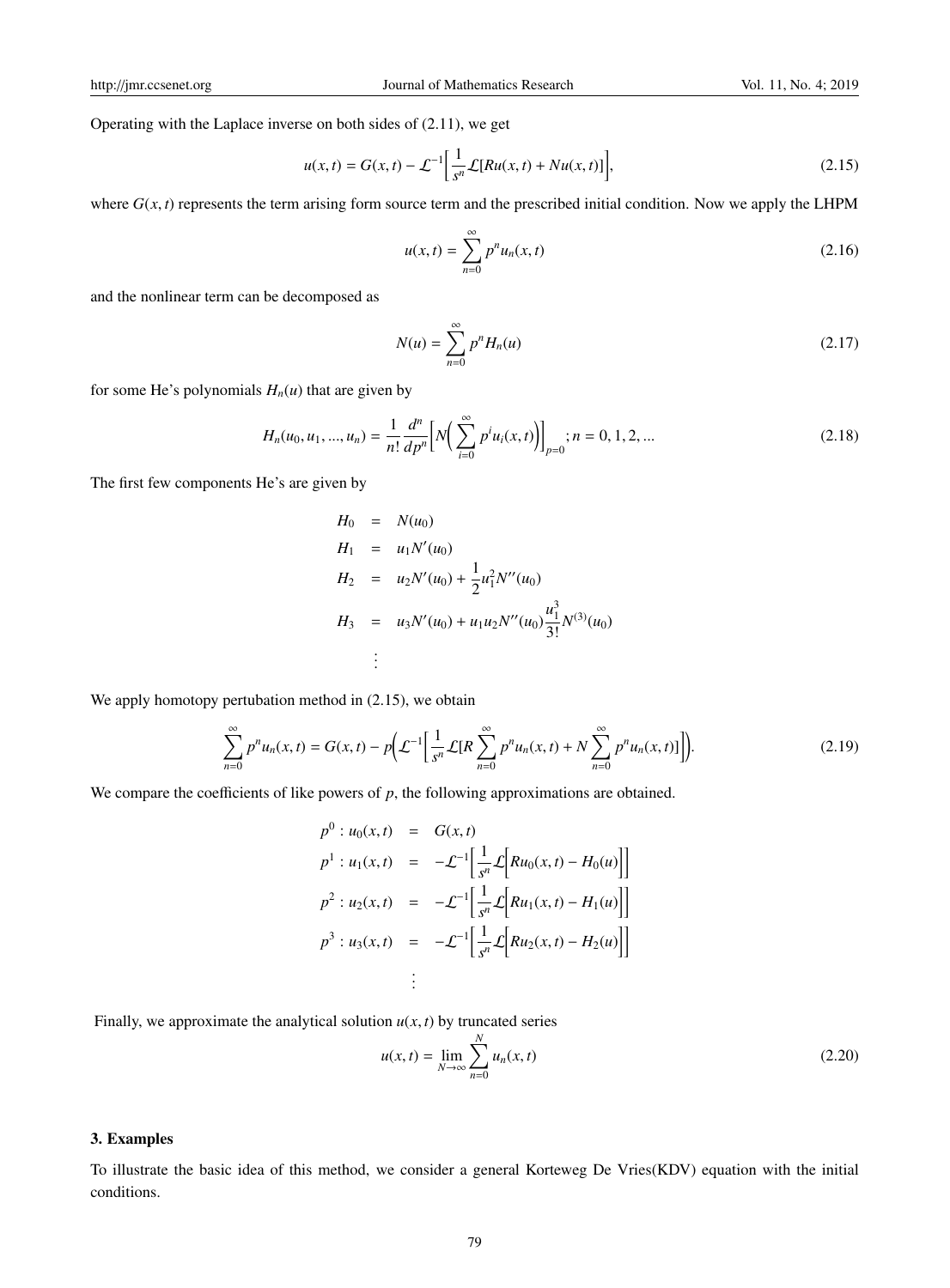Example 1 Consider the following one-dimension linear KDV equation.

$$
u_t + u_{xxx} = 0,\t\t(3.1)
$$

with the initial condition  $u(x, 0) = e^x$ .

Taking the Laplace transform on both sides of Eq.(3.1), we get

$$
\mathcal{L}[u_t] + \mathcal{L}[u_{xxx}] = \mathcal{L}[0]
$$
  

$$
su(x, s) - u(x, 0) + \mathcal{L}[u_{xxx}] = 0
$$
  

$$
su(x, s) = e^x - \mathcal{L}[u_{xxx}]
$$
  

$$
u(x, s) = \frac{e^x}{s} - \frac{1}{s}\mathcal{L}[u_{xxx}]
$$
  

$$
u(x, t) = e^x - \mathcal{L}^{-1}[\frac{1}{s}\mathcal{L}[u_{xxx}]]
$$

Now,we apply the homotopy perturbation method,we get

$$
\sum_{n=0}^{\infty} p^n u_n(x,t) = e^x - p \Big( \mathcal{L}^{-1} \Big[ \frac{1}{s} \mathcal{L} \Big[ \Big( \sum_{n=0}^{\infty} p^n u_n(x,t) \Big)_{xxx} \Big] \Big] \Big)
$$

 $p^0u_0(x,t) + p^1u_1(x,t) + p^2u_2(x,t) + \ldots$ 

$$
= e^x - p \Big( \mathcal{L}^{-1} \Big[ \frac{1}{s} \mathcal{L} \Big[ \Big( p^0 u_0(x,t) + p^1 u_1(x,t) + \dots \Big)_{xxx} \Big] \Big] \Big)
$$

Comparing the coefficient of like power of  $p$ , the following approximations are obtained,

$$
p^{0}: u_{0}(x, t) = e^{x}
$$
\n
$$
p^{1}: u_{1}(x, t) = -\mathcal{L}^{-1} \Big[ \frac{1}{s} \mathcal{L}[(u_{0}(x, t))_{xxx}] \Big]
$$
\n
$$
= -\mathcal{L}^{-1} \Big[ \frac{1}{s} \mathcal{L}[(e^{x})_{xxx}] \Big]
$$
\n
$$
= -e^{x} \mathcal{L}^{-1} \Big[ \frac{1}{s^{2}} \Big]
$$
\n
$$
= -e^{x} t
$$
\n
$$
p^{2}: u_{2}(x, t) = -\mathcal{L}^{-1} \Big[ \frac{1}{s} \mathcal{L}[(u_{1}(x, t))_{xxx}] \Big]
$$
\n
$$
= -\mathcal{L}^{-1} \Big[ \frac{1}{s} \mathcal{L}[(-e^{x} t)_{xxx}] \Big]
$$
\n
$$
= e^{x} \frac{t^{2}}{2!}
$$
\n
$$
p^{3}: u_{3}(x, t) = -\mathcal{L}^{-1} \Big[ \frac{1}{s} \mathcal{L}[(u_{2}(x, t))_{xxx}] \Big]
$$
\n
$$
= -\mathcal{L}^{-1} \Big[ \frac{1}{s} \mathcal{L}[(e^{x} \frac{t^{2}}{2!})_{xxx}] \Big]
$$
\n
$$
= -e^{x} \frac{t^{3}}{3!}
$$
\n
$$
p^{4}: u_{4}(x, t) = -\mathcal{L}^{-1} \Big[ \frac{1}{s} \mathcal{L}[(u_{3}(x, t))_{xxx}] \Big]
$$
\n
$$
= -\mathcal{L}^{-1} \Big[ \frac{1}{s} \mathcal{L}[(-e^{x} \frac{t^{3}}{3!})_{xxx}] \Big]
$$
\n
$$
= e^{x} \frac{t^{4}}{4!}
$$
\n
$$
\vdots
$$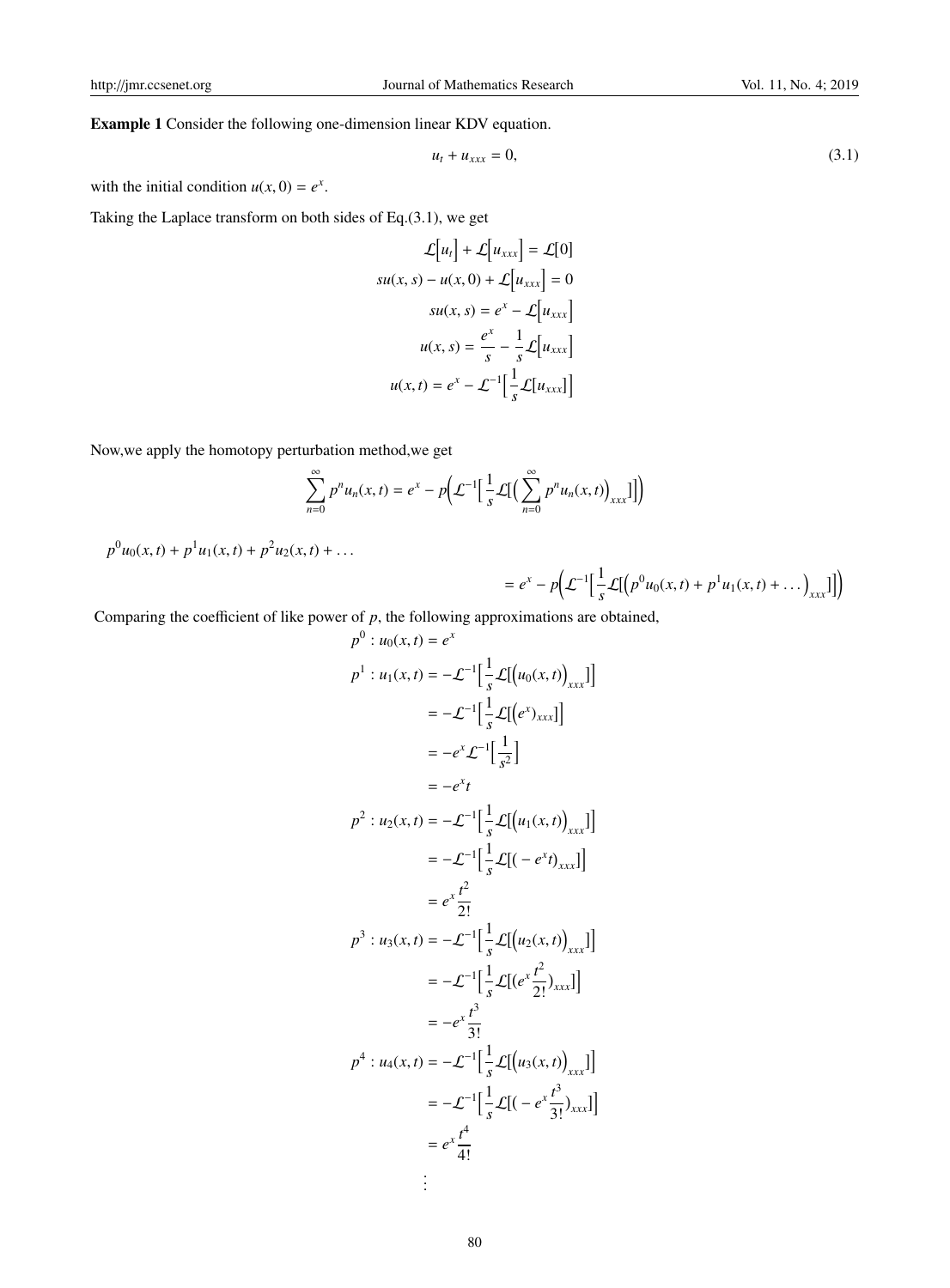Therefore the solution  $u(x, t)$  is given by :

$$
u(x,t) = u_0(x,t) + u_1(x,t) + u_2(x,t) + u_3(x,t) + \dots
$$
  
\n
$$
= e^x - e^x t + e^x \frac{t^2}{2!} - e^x \frac{t^3}{3!} + e^x \frac{t^4}{4!} + \dots
$$
  
\n
$$
= e^x \left(1 - t + \frac{t^2}{2!} - \frac{t^3}{3!} + \frac{t^4}{4!} + \dots\right)
$$
  
\n
$$
= e^{x-t}
$$
 (3.2)

Example 2 Consider the following two-dimensions linear KDV equation.

$$
u_t + u_{xxx} + u_{yyy} = 0 \t\t(3.3)
$$

with the initial condition  $u(x, y, 0) = e^{x+y}$ 

Taking the Laplace transform on both sides of Eq. (3.3),we get

$$
\mathcal{L}[u_t] + \mathcal{L}[u_{xxx}] + \mathcal{L}[u_{yyy}] = \mathcal{L}[0]
$$
  

$$
su(x, y, s) - u(x, y, 0) + \mathcal{L}[u_{xxx}] + \mathcal{L}[u_{yyy}] = 0
$$
  

$$
su(x, y, s) = e^{x+y} - \mathcal{L}[u_{xxx}] - \mathcal{L}[u_{yyy}] = 0
$$
  

$$
u(x, y, s) = \frac{e^{x+y}}{s} - \frac{1}{s}\mathcal{L}[u_{xxx} + u_{yyy}]
$$
 (3.4)

The inverse of Laplace transform implies that

$$
u(x, y, t) = \mathcal{L}^{-1} \left[ \frac{e^{x+y}}{s} \right] - \mathcal{L}^{-1} \left[ \frac{1}{s} \mathcal{L} \left[ u_{xxx} + u_{yyy} \right] \right]
$$
  
=  $e^{x+y} \mathcal{L}^{-1} \left[ \frac{1}{s} \right] - \mathcal{L}^{-1} \left[ \frac{1}{s} \mathcal{L} \left[ u_{xxx} + u_{yyy} \right] \right]$   
=  $e^{x+y} - \mathcal{L}^{-1} \left[ \frac{1}{s} \mathcal{L} \left[ u_{xxx} + u_{yyy} \right] \right]$  (3.5)

Now,we apply the homotopy perturbation method, we get

$$
\sum_{n=0}^{\infty} p^n u_n(x, y, t) = e^{x+y} - p \Big( \mathcal{L}^{-1} \Big[ \frac{1}{s} \mathcal{L} \Big[ \Big( \sum_{n=0}^{\infty} p^n u_n(x, y, t) \Big)_{xxx} + \Big( \sum_{n=0}^{\infty} p^n u_n(x, y, t) \Big)_{yy} \Big] \Big] \Big)
$$
(3.6)

$$
p^{0}u_{0}(x, y, t) + p^{1}u_{1}(x, y, t) + p^{2}u_{2}(x, y, t) + \dots =
$$
\n
$$
e^{x+y} - p\left(\mathcal{L}^{-1}\left[\frac{1}{s}\mathcal{L}\left[(p^{0}u_{0}(x, y, t) + p^{1}u_{1}(x, y, t) + \dots\right]_{xxx}\right] + \left(p^{0}u_{0}(x, y, t) + p^{1}u_{1}(x, y, t) + \dots\right)_{yyy}\right]\right)
$$
\n(3.7)

Comparing the coefficient of like power of *p* , the following approximations are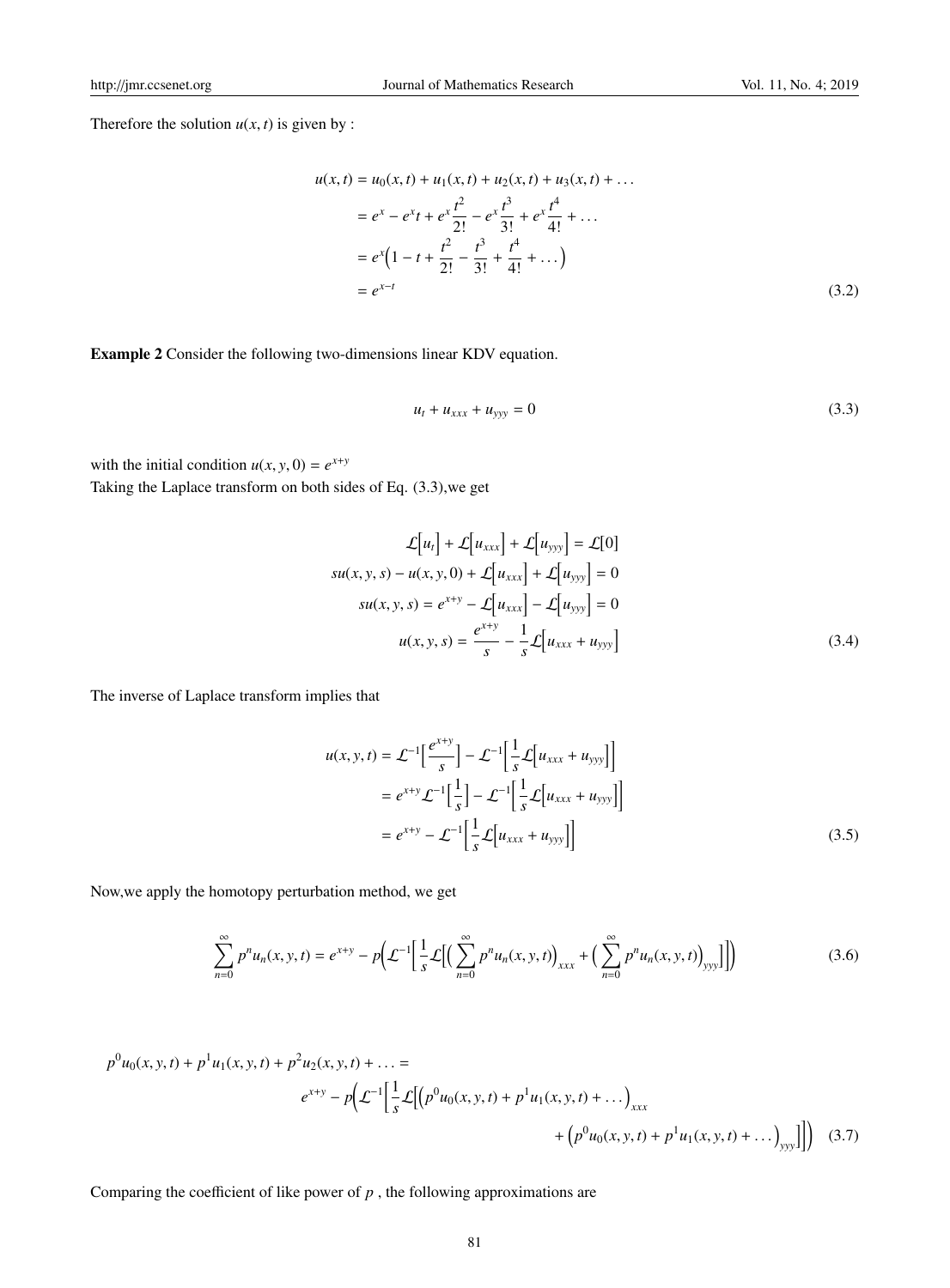obtained;

$$
p^{0}: u_{0}(x, y, t) = e^{x+y}
$$
\n
$$
p^{1}: u_{1}(x, y, t) = -\mathcal{L}^{-1} \Big[ \frac{1}{s} \mathcal{L} \Big[ \big( u_{0}(x, y, t) \big)_{xxx} + \big( u_{0}(x, y, t) \big)_{yyy} \Big] \Big]
$$
\n
$$
= -\mathcal{L}^{-1} \Big[ \frac{1}{s} \mathcal{L} \Big[ \big( e^{x+y} \big)_{xxx} + \big( e^{x+y} \big)_{yyy} \Big] \Big]
$$
\n
$$
= -2e^{x+y}t
$$
\n
$$
p^{2}: u_{2}(x, y, t) = -\mathcal{L}^{-1} \Big[ \frac{1}{s} \mathcal{L} \Big[ \big( u_{1}(x, y, t) \big)_{xxx} + \big( u_{1}(x, y, t) \big)_{yyy} \Big] \Big]
$$
\n
$$
= -\mathcal{L}^{-1} \Big[ \frac{1}{s} \mathcal{L} \Big[ \big( -2e^{x+y}t \big)_{xxx} + \big( -2e^{x+y}t \big)_{yyy} \Big] \Big]
$$
\n
$$
= 2e^{x+y}t^{2}
$$
\n
$$
p^{3}: u_{3}(x, y, t) = -\mathcal{L}^{-1} \Big[ \frac{1}{s} \mathcal{L} \Big[ \big( u_{2}(x, y, t) \big)_{xxx} + \big( u_{2}(x, y, t) \big)_{yyy} \Big] \Big]
$$
\n
$$
= -\mathcal{L}^{-1} \Big[ \frac{1}{s} \mathcal{L} \Big[ \big( 2e^{x+y}t^{2} \big)_{xxx} + \big( 2e^{x+y}t^{2} \big)_{yyy} \Big] \Big]
$$
\n
$$
= -4e^{x+y} \frac{t^{3}}{3}
$$

Therefore the solution  $u(x, t)$  is given by :

$$
u(x, y, t) = u_0(x, y, t) + u_1(x, y, t) + u_2(x, y, t) + u_3(x, y, t) + \dots
$$
  
\n
$$
= e^{x+y} - 2e^{x+y}t + 2e^{x+y}t^2 - 4e^{x+y}\frac{t^3}{3} + \dots
$$
  
\n
$$
= e^{x+y}\left(1 - 2t + \frac{4t^2}{2!} - \frac{8t^3}{3!} + \dots\right)
$$
  
\n
$$
= e^{x+y-2t}
$$
 (3.8)

Example 3 Consider the following three-dimensions inhomogeneous linear KDV-like equation.

$$
\frac{\partial u}{\partial t} + \frac{1}{72} \left( x^3 u_{xxx} + y^3 u_{yyy} + z^3 u_{zzz} \right) = x^4 y^4 z^4 \tag{3.9}
$$

with the initial condition  $u(x, y, z, 0) = 0$ .

Taking the Laplace transform on both sides of Eq. (3.9),we get

$$
\mathcal{L}[u_t] + \frac{1}{72} \mathcal{L}[x^3 u_{xxx} + y^3 u_{yyy} + z^3 u_{zzz}] = \mathcal{L}[x^4 y^4 z^4]
$$
  

$$
su(x, y, z, s) - u(x, y, z, 0) + \frac{1}{72} \mathcal{L}[x^3 u_{xxx} + y^3 u_{yyy} + z^3 u_{zzz}] = \frac{x^4 y^4 z^4}{s}
$$
  

$$
u(x, y, z, s) = -\frac{1}{72s} \mathcal{L}[x^3 u_{xxx} + y^3 u_{yyy} + z^3 u_{zzz}] + \frac{x^4 y^4 z^4}{s^2}
$$

Taking inverse Laplace transform both sides of the above equation, we obtain

$$
u(x, y, z, t) = -\mathcal{L}^{-1} \Big[ \frac{1}{72s} \mathcal{L} \big[ x^3 u_{xxx} + y^3 u_{yyy} + z^3 u_{zzz} \big] \Big] + \mathcal{L}^{-1} \Big[ \frac{x^4 y^4 z^4}{s^2} \Big]
$$
  
=  $x^4 y^4 z^4 t - \mathcal{L}^{-1} \Big[ \frac{1}{72s} \mathcal{L} \big[ x^3 u_{xxx} + y^3 u_{yyy} + z^3 u_{zzz} \big] \Big]$  (3.10)

Now,we apply the homotopy perturbation method, we get

$$
\sum_{n=0}^{\infty} p^{n} u_{n}(x, y, z, t) = x^{4} y^{4} z^{4} t - p \bigg( \mathcal{L}^{-1} \Big[ \frac{1}{72s} \mathcal{L} \Big[ x^{3} \Big( \sum_{n=0}^{\infty} p^{n} u_{n}(x, y, z, t) \Big]_{xxx} + y^{3} \Big( \sum_{n=0}^{\infty} p^{n} u_{n}(x, y, z, t) \Big)_{yyy} + z^{3} \Big( \sum_{n=0}^{\infty} p^{n} u_{n}(x, y, z, t) \Big)_{zzz} \Big] \Big]
$$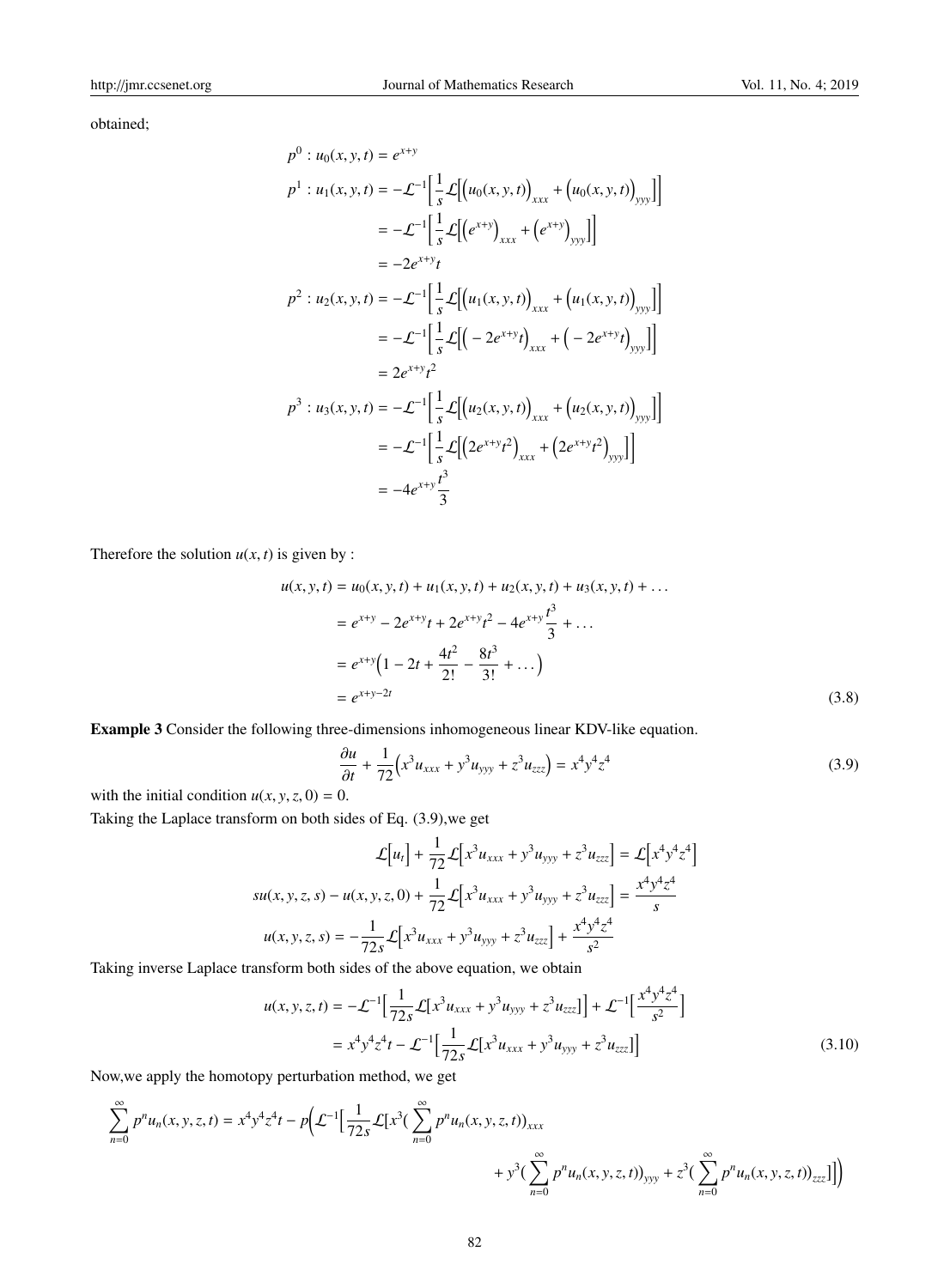$$
p^{0}u_{0}(x, y, z, t) + p^{1}u_{1}(x, y, z, t) + p^{2}u_{2}(x, y, z, t) + \dots
$$
\n
$$
= x^{4}y^{4}z^{4}t - p\left(\mathcal{L}^{-1}\left[\frac{1}{72s}\mathcal{L}[x^{3}(p^{0}u_{0}(x, y, z, t) + p^{1}u_{1}(x, y, z, t) + \dots]_{xxx}\right] + y^{3}\left(\sum_{n=0}^{\infty}p^{0}u_{0}(x, y, z, t) + p^{1}u_{1}(x, y, z, t) + \dots\right)_{yyy}\right) + z^{3}(p^{0}u_{0}(x, y, z, t) + p^{1}u_{1}(x, y, z, t) + \dots)_{zzz}]\right)
$$
(3.11)

Comparing the coefficient of like power of *p*, the following approximations are obtained;

$$
p^{0}: u_{0}(x, y, z, t) = x^{4}y^{4}z^{4}t
$$
\n
$$
p^{1}: u_{1}(x, y, z, t) = -\mathcal{L}^{-1}\Big[\frac{1}{72s}\mathcal{L}\Big[x^{3}u_{0xxx} + y^{3}u_{0yyy} + z^{3}u_{0zzz}\Big]\Big]
$$
\n
$$
= -\mathcal{L}^{-1}\Big[\frac{1}{72s}\mathcal{L}\Big[x^{3}(x^{4}y^{4}z^{4}t)_{xxx} + y^{3}(x^{4}y^{4}z^{4}t)_{yyy} + z^{3}(x^{4}y^{4}z^{4}t)_{zzz}\Big]\Big]
$$
\n
$$
= -x^{4}y^{4}z^{4}\frac{t^{2}}{2!}
$$
\n
$$
p^{2}: u_{2}(x, y, z, t) = -\mathcal{L}^{-1}\Big[\frac{1}{72s}\mathcal{L}\Big[x^{3}u_{1xxx} + y^{3}u_{1yyy} + z^{3}u_{1zzz}\Big]\Big]
$$
\n
$$
= -\mathcal{L}^{-1}\Big[\frac{1}{72s}\mathcal{L}\Big[x^{3}(-x^{4}y^{4}z^{4}\frac{t^{2}}{2!})_{xxx} + y^{3}(-x^{4}y^{4}z^{4}\frac{t^{2}}{2!})_{yyy} + z^{3}(-x^{4}y^{4}z^{4}\frac{t^{2}}{2!})_{zzz}\Big]\Big]
$$
\n
$$
= x^{4}y^{4}z^{4}\frac{t^{3}}{3!}
$$
\n
$$
\vdots
$$

Therefore the solution  $u(x, t)$  is given by :

$$
u(x, y, z, t) = u_0(x, y, z, t) + u_1(x, y, z, t) + u_2(x, y, z, t) + u_3(x, y, z, t) + \dots
$$
  
\n
$$
= x^4 y^4 z^4 t - x^4 y^4 z^4 \frac{t^2}{2!} + x^4 y^4 z^4 \frac{t^3}{3!} - x^4 y^4 z^4 \frac{t^4}{4!} + \dots
$$
  
\n
$$
= x^4 y^4 z^4 \left(t - \frac{t^2}{2!} + \frac{t^3}{3!} - \frac{t^4}{4!} + \dots\right)
$$
  
\n
$$
= x^4 y^4 z^4 (1 - e^{-t})
$$
\n(3.12)

Example 4 Consider the following nonlinear KDV equation.

$$
v_t - avv_x + v_{xxx} = 0, a \in R - \{0\}
$$
\n(3.13)

with the initial condition  $v(x, 0) = \frac{1}{a}(x - 1)$ .

Taking the Laplace transform on both sides of Eq. (3.13), we get

$$
\mathcal{L}[v_t] - a\mathcal{L}[vv_x] + \mathcal{L}[v_{xxx}] = \mathcal{L}[0]
$$

$$
sv(x, s) - u(x, 0) - a\mathcal{L}[vv_x] + \mathcal{L}[v_{xxx}] = 0
$$

$$
s\mathcal{L}[v(x, t)] - \frac{1}{a}(x - 1) - a\mathcal{L}[vv_x] + \mathcal{L}[v_{xxx}] = 0
$$

$$
\mathcal{L}[v(x, t)] = \frac{1}{as}(x - 1) + \frac{a}{s}\mathcal{L}[vv_x] - \frac{1}{s}\mathcal{L}[v_{xxx}]
$$

The inverse of Laplace transform implies that

$$
v(x,t) = \mathcal{L}^{-1} \Big[ \frac{1}{as}(x-1) \Big] + \mathcal{L}^{-1} \Big[ \frac{a}{s} \mathcal{L}[vv_x] \Big] - \mathcal{L} \Big[ \frac{1}{s} \mathcal{L}[v_{xxx}] \Big]
$$
  
=  $\frac{1}{a}(x-1) + 6\mathcal{L}^{-1} \Big[ \frac{1}{s} \mathcal{L}[vv_x] \Big] - \mathcal{L}^{-1} \Big[ \frac{1}{s} \mathcal{L}[v_{xxx}] \Big]$  (3.14)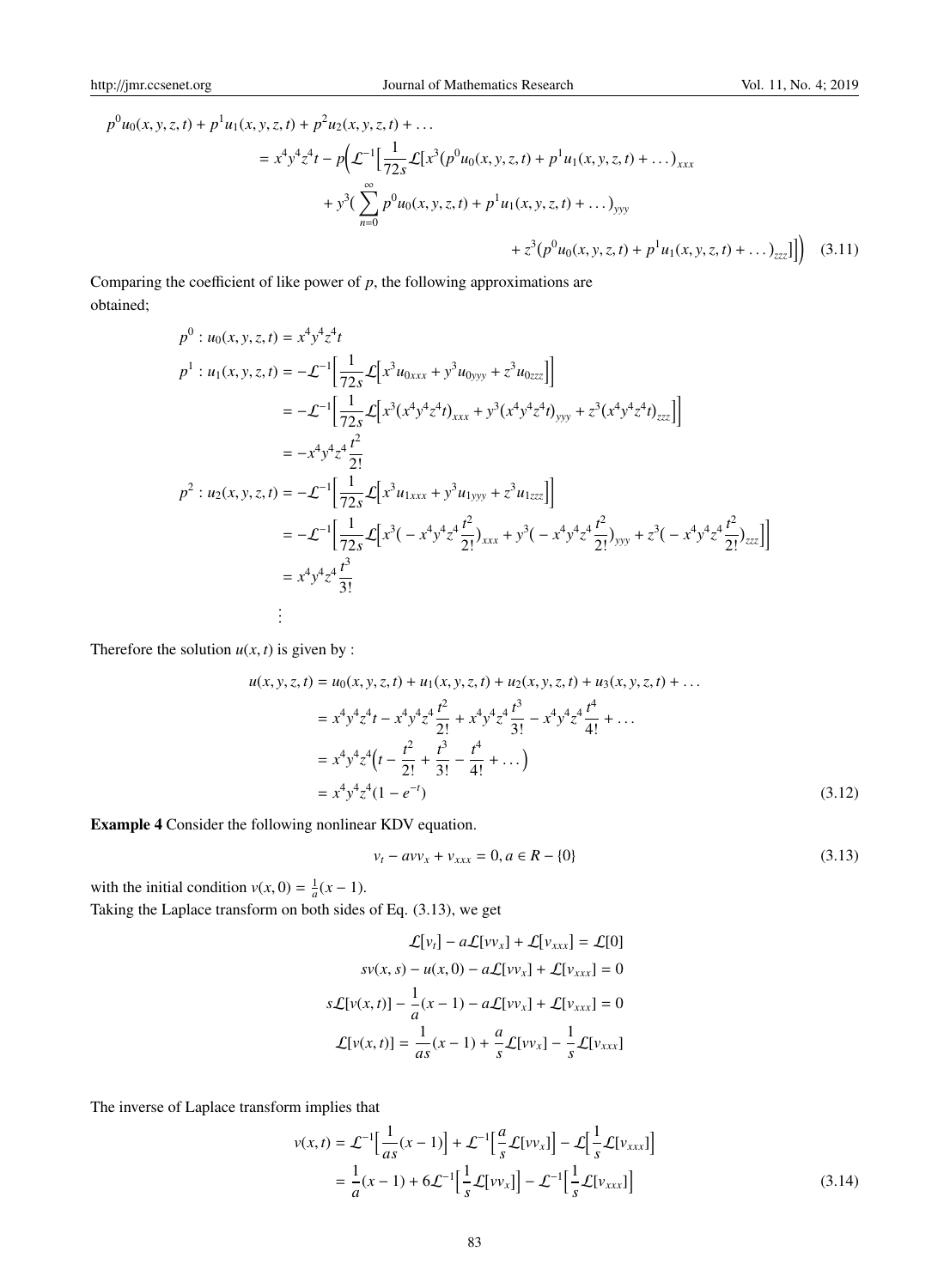Now,we apply the homotopy perturbation method, we get

$$
v(x,t) = \frac{1}{a}(x-1) + p\mathcal{L}^{-1}\Big[\frac{a}{s}\mathcal{L}[v v_x] - \frac{1}{s}\mathcal{L}[v_{xxx}]\Big]
$$
(3.15)  

$$
\sum_{n=0}^{\infty} p^n v_n(x,t) = \frac{1}{a}(x-1) + p\mathcal{L}^{-1}\Big[\frac{a}{s}\mathcal{L}\Big[\sum_{n=0}^{\infty} p^n H_n(u)\Big] - \frac{1}{s}\mathcal{L}\Big[\Big(\sum_{n=0}^{\infty} p^n v_n(x,t)\Big)_{xxx}\Big]\Big]
$$

$$
p^0 v_0(x,t) + p^1 v_1(x,t) + p^2 v_2(x,t) + \dots = \frac{1}{a}(x-1) + p\mathcal{L}^{-1}\Big[\frac{a}{s}\mathcal{L}[p^0 H_0(u) + p^1 H_1(u) + \dots] - \frac{1}{s}\mathcal{L}[\Big(p^0 v_0(x,t) + p^1 v_1(x,t) + \dots]_{xxx}\Big]\Big]
$$
(3.16)

Comparing the coefficient of like power of *p* , the following approximations are obtained;

$$
p^{0}: v_{0}(x, t) = \frac{1}{a}(x - 1)
$$
\n
$$
p^{1}: v_{1}(x, t) = \mathcal{L}^{-1} \Big[ \frac{a}{s} \mathcal{L}[H_{0}(u)] - \frac{1}{s} \mathcal{L}[v_{0xxx}] \Big]
$$
\n
$$
= \mathcal{L}^{-1} \Big[ \frac{a}{s} \mathcal{L}[v_{0}v_{0x}] - \frac{1}{s} \mathcal{L}[v_{0xxx}]\Big]
$$
\n
$$
= \mathcal{L}^{-1} \Big[ \frac{a}{s} \mathcal{L}[ (\frac{1}{a}(x - 1)) (\frac{1}{a}(x - 1))_{x}] - \frac{1}{s} \mathcal{L}[ (\frac{1}{a}(x - 1))_{xxx}]\Big]
$$
\n
$$
= \frac{1}{a}(x - 1)t
$$
\n
$$
p^{2}: v_{2}(x, t) = \mathcal{L}^{-1} \Big[ \frac{a}{s} \mathcal{L}[H_{1}(u)] - \frac{1}{s} \mathcal{L}[v_{1xxx}]\Big]
$$
\n
$$
= \mathcal{L}^{-1} \Big[ \frac{a}{s} \mathcal{L}[v_{0}v_{1x} + v_{1}v_{0x}] - \frac{1}{s} \mathcal{L}[v_{1xxx}]\Big]
$$
\n
$$
= \mathcal{L}^{-1} \Big[ \frac{1}{s} \mathcal{L}[ (\frac{1}{a}(x - 1)) (\frac{1}{a}t) + (\frac{1}{a}(x - 1)(t)(\frac{1}{a}))] - \frac{1}{s} \mathcal{L}[0]\Big]
$$
\n
$$
= \frac{1}{a}(x - 1)t^{2}
$$
\n
$$
\vdots
$$

$$
v(x,t) = v_0(x,t) + v_1(x,t) + v_2(x,t) + \dots
$$
  
=  $\frac{1}{a}(x-1) + \frac{1}{a}(x-1)t + \frac{1}{a}(x-1)t^2 + \frac{1}{36}(x-1)t + \dots$   
=  $\frac{x-1}{a(1-t)}$  (3.17)

## Acknowledgement

The authors would like to thank The Thailand Research Fund and Office of the Higher Education Commission and Maejo University, Chiang Mai, Thailand for financial support and also Prof.Amnuay Kananthai Department of Mathematics, Chiang Mai University for the helpful of discussion.

### References

- He, J. H. (1990). Homotopy pertubation technique, *Computer Methods in Applied Mechanics and Engineering*, 257-262. https://doi.org/10.1016/S0045-7825(99)00018-3
- He, J. H. (2006). Homotopy pertubation method for solving boundary value problem,*Physics Letter*, *350*(1-2), 87-88. https://doi.org/10.1016/j.physleta.2005.10.005